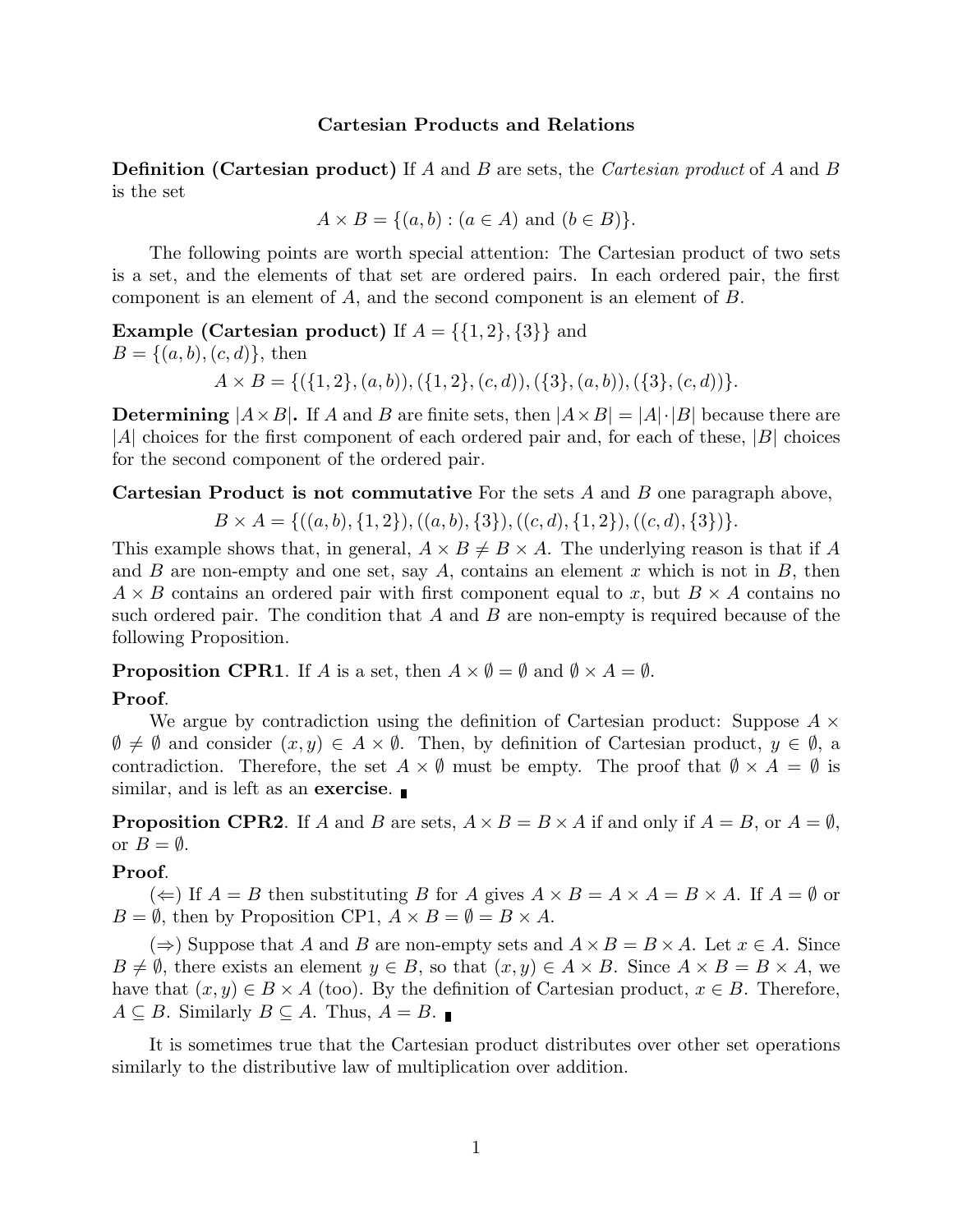**Proposition CPR3.** Let  $A, B$  and  $C$  be sets. Then,

- (a)  $A \times (B \cap C) = (A \times B) \cap (A \times C);$
- (b)  $A \times (B \cup C) = (A \times B) \cup (A \times C);$
- (c)  $(A \cap B) \times C = (A \times C) \cap (B \times C);$
- (d)  $(A \cup B) \times C = (A \times C) \cup (B \times C).$

## Proof.

We prove part  $(b)$  and leave the proofs of the remaining parts as an **exercise**. We have  $(x, y) \in A \times (B \cup C) \Leftrightarrow x \in A$  and  $y \in B \cup C \Leftrightarrow (x \in A)$  and  $(y \in B$  or  $y \in C)$  $\Leftrightarrow$   $[(x \in A)$  and  $(y \in B)]$  or  $[(x \in A)$  and  $(y \in C)]$  (by a distributive law of logic)  $\Leftrightarrow$   $[(x, y) \in A \times B]$  or  $[(x, y) \in A \times C] \Leftrightarrow (x, y) \in (A \times B) \cup (A \times C)$ .

Exercise. Investigate, and prove or disprove as appropriate, similar statements involving the set operations relative complement  $(A - B)$ , and symmetric difference.

**Definition (relation).** A relation from a set A to a set B is a subset of  $A \times B$ . A (binary) *relation on* A is a subset of  $A \times A$ .

It is important to remember that a relation is a set or ordered pairs. There need be no relationship between the components of the ordered pairs; any set of ordered pairs is a relation. Usually, however, we choose which ordered pairs belong to the relation so that components are related in some way, so we think of the relation as somehow representing the connection. For example, if  $A = \{Gary, Jing, Keika\}$  and  $B = \{7447, 7448, 7455\}$ , then  $R = \{(Gary, 7448), (Jing, 7447), (Keika, 7455)\}\$ is a relation from A to B that pairs each UVic Math instructor in set A and her/his UVic telephone extension in set B.

**Counting relations.** Since any subset of  $A \times B$  is a relation from A to B, it follows that if A and B are finite sets then the number of relations from A to B is  $2^{|A \times B|} = 2^{|A| \cdot |B|}$ . One way to see this is as the number of subsets of  $A \times B$ . A direct way to count is the same way one counts subsets: observe that for each of the  $|A \times B| = |A| \cdot |B|$  ordered pairs in  $A \times B$  there are two possibilities, either the ordered pair belongs to the relation or it doesn't, so by the rule of product the number of relations from A to B is  $2 \cdot 2 \cdot 2 \cdot \cdots \cdot 2$  $(|A| \cdot |B|)$  twos). Similarly, if A is a finite set then the number of relations on A is  $2^{|A| \cdot |A|}$ .

Let  $A = \{1, 2, \ldots 10\}$ . By the above, there are  $2^{100}$  relations on A. The number of these that contain the pairs  $(1, 1), (2, 2), \ldots, (10, 10)$  is  $1^{10}2^{90} = 2^{90}$ : each of the 10 specified pairs must be in the relation (1 way to do this), and there are two possibilities – in or not – for each of the remaining 90 pairs. Similar reasoning shows that the number of relations on A that contain none of  $(1, 2), (3, 4), (5, 6)$  is  $2^{97}$ . The number of relations on A that contain (2, 5) or (7, 9) is  $2^{100} - 2^{98}$  (total minus the number that contain neither ordered pair). A different way of counting these gives the equivalent expression  $2^{99} + 2^{99} - 2^{98}$ (the number that contain  $(2, 5)$  plus number that contain  $(7, 9)$  minus the number that contain both). Finally, the number of relations on A that contain either  $(2,5)$  or  $(7,9)$  but not both is  $2^{98} + 2^{98}$  (the number that contain  $(2, 5)$  and not  $(7, 9)$  plus the number that contain  $(7, 9)$  and not  $(2, 5)$ ).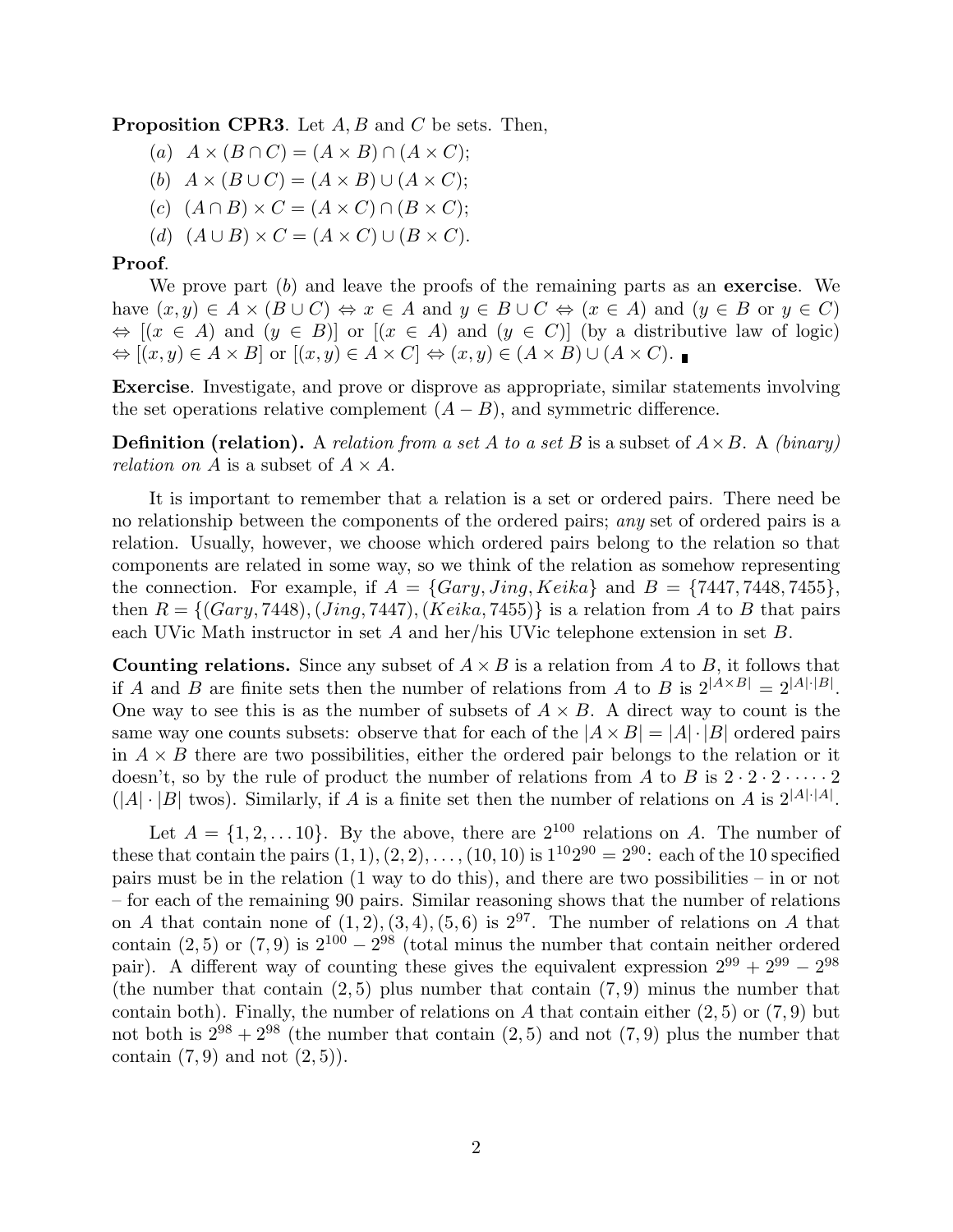**Example (less than or equal to relation)** The relation R on the set  $A = \{1, 2, 3\}$  given by

 $R = \{(1, 1), (1, 2), (1, 3), (2, 2), (2, 3), (3, 3)\}\$ 

is the set of all ordered pairs  $(a, b)$  of elements of A such that  $a \leq b$  and we can think of the set R as representing the "less than or equal to" relation.

Infix notation for relations. If R is a relation on A and  $(a, b) \in R$ , we sometimes use the infix notation aRb and say "a is related to b (under R)". If a is not related to b under R, we sometimes use the infix notation with a slash through the  $R$ .

**Example (subset relation, infix notation).** Let  $B = \{a, b, c\}$  and let S be the relation on  $\mathcal{P}(B)$  (the power set of B, i.e. the set of all subsets of B) defined by  $X \mathcal{S} Y \Leftrightarrow X \subseteq Y$ . That is, a subset X of B is related to a subset Y of B under S exactly when X is a subset of Y. The symbol S can be regarded as a synonym for the symbol  $\subseteq$  or, alternatively, the symbol  $\subseteq$  could be regarded as the name of the set of all ordered pairs  $(X, Y)$  where  $X, Y \in \mathcal{P}(B)$  and X is a subset of Y.

Example (recursively defined relations). Relations are sets (of ordered pairs), and thus can sometimes be defined recursively. For example, let  $D$  be the relation on  $\mathbb{Z}^+$  (the positive integers) defined by:

BASIS:  $1 R 5$ ; RECURSION: For all  $x, y \in \mathbb{Z}^+$ , if  $x R y$  then  $(x + 1) R (y + 5)$ .

After generating a few terms, it is not difficuly to guess and prove that  $R = \{(a, b) \in \mathbb{Z}^+ \times \mathbb{Z}^+ : b = 5a\}.$  The statement to be proved is  $P(a)$ : An ordered pair  $(a, b)$  belongs to R if and only if  $b = 5a$ .

We first prove by induction on a that if  $a \in \mathbb{Z}^+$  and  $b = 5a$ , then  $(a, b) \in R$ : BASIS  $(a = 1)$ :  $(1, 5) \in R$  by definition of R. Thus, the statement is true for  $a = 1$ . INDUCTION HYPOTHESIS: For some  $k \geq 1$ , suppose that if  $n = 5k$  then  $(k, n) \in R$ . INDUCTION STEP: Suppose  $m = 5(k + 1)$ . Then  $m - 5 = 5k$ , so by the induction hypothesis  $(k, m-5) \in R$ . By the definition of R,  $(k, m-5) \in R \Rightarrow (k+1, m-5+5) \in R$ . Thus, if  $m = 5(k + 1)$ , then  $(k + 1, m) \in R$ .

Therefore, by induction, for all  $a \in \mathbb{Z}^+$ , if  $a \in \mathbb{Z}^+$  and  $b = 5a$ , then  $(a, b) \in R$ .

To complete the proof, we show by induction on a that if  $(a, b) \in R$  then  $b = 5a$ .

BASIS  $(a = 1)$ : By definition of R, the only ordered pair in R with first component equal to 1 is (1, 5). Since  $5 = 5 \cdot 1$ , the statement is true for  $a = 1$ .

INDUCTION HYPOTHESIS: For some  $k \geq 1$ , suppose that if  $(k, n) \in R$ , then  $n = 5k$ . INDUCTION STEP: Suppose  $(k + 1, m) \in R$ . By definition of R, this can happen only if  $(k, m-5) \in R$ . By the induction hypothesis,  $m-5=5k$ . Hence  $m=5k+5=5(k+1)$ . Thus, if  $(k + 1, m) \in R$ , then  $m = 5(k + 1)$ .

Therefore, by induction, for all  $a \in \mathbf{Z}^+$ , if  $(a, b) \in R$  then  $b = 5a$ .

For a more difficult example, consider the relation  $S$  on  $\mathbb{Z}^+$  defined by:

BASIS:  $(1, 2), (1, 3) \in S$ ;

RECURSION: For all  $x, y \in \mathbb{Z}^+$ , if  $(x, y) \in S$  then  $(x + 1, y + 2), (x + 1, y + 3) \in S$ . **Exercise**: Prove by induction that  $S = \{(k, n) \in \mathbb{Z}^+ \times \mathbb{Z}^+ : 2k \le n \le 3k\}.$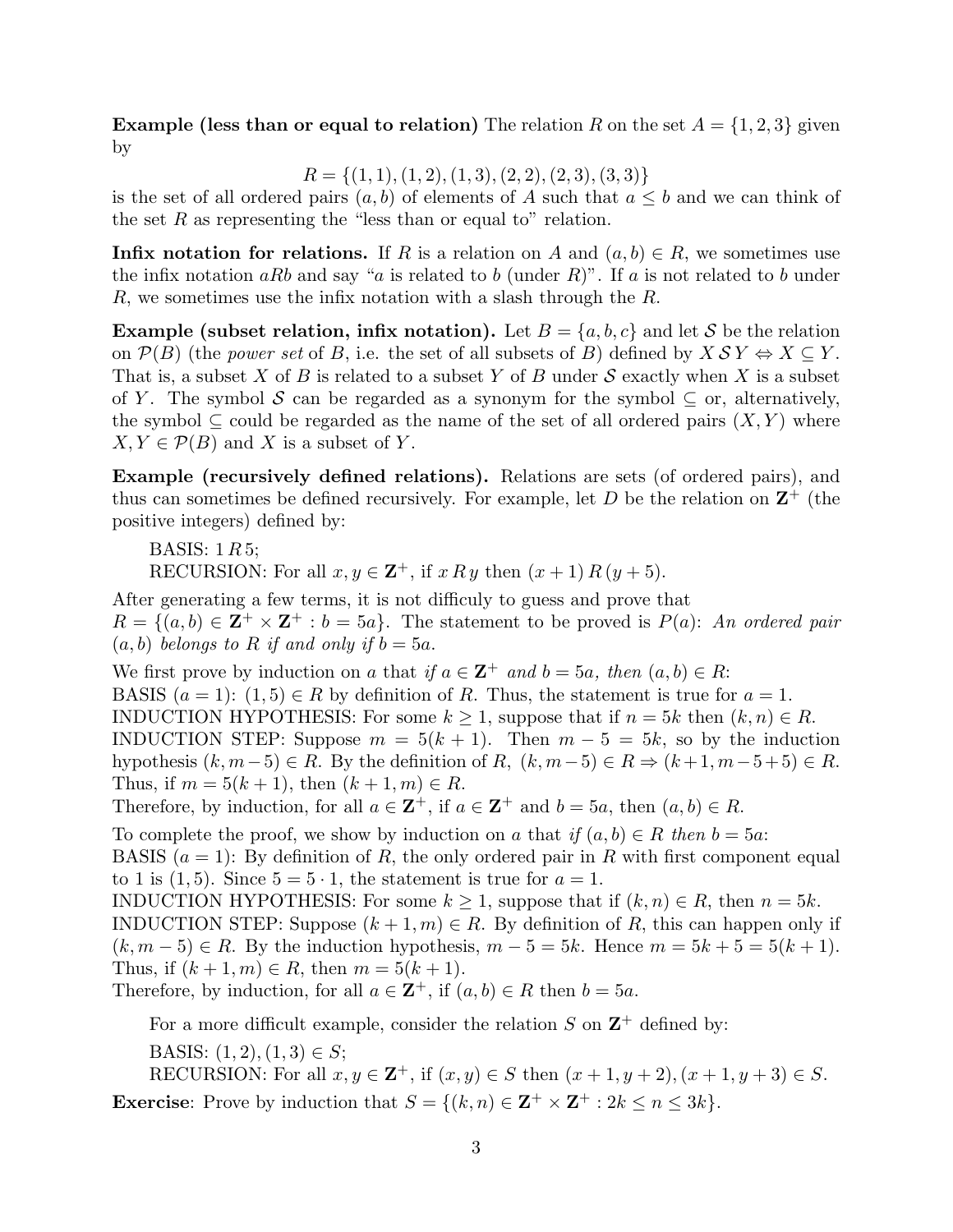#### Functions

**Definition (function).** A function from a set A to a set B is a relation f from A to B with the property that for every element  $a \in A$  there exists one and only one element  $b \in B$  such that  $(a, b) \in f$ .

**Definition (image, value, preimage)**. If f is a function from A to B, then we use the notation  $f : A \to B$ . ¿From the definition of a function if  $f : A \to B$ , then f can be viewed as an assignment, to each element  $a \in A$ , of a unique element b in B. If  $(a, b) \in f$ , then we denote the assignment of b to a by writing  $b = f(a)$  and calling b the image of a under f, or the value of f at  $(a)$ ; the element a is called a preimage of b. (Note that it is a preimage rather than the preimage; more than one element of A could map to b.)

It is common usage to say "f maps A to B". This expression arises from the usual arrow diagram where each element of  $A$  is joined by an arrow to the element of  $B$  assigned to it. Unfortunately, this tends to lead to the confusion that the elements of A are somehow assigned to the elements of B, which is backwards! It is the elements of B that are assigned to the elements of A.

It is important to keep the following facts straight. Every element of A has some element of B assigned to it. No element of A is assigned more than one element of B, each is assigned exactly one. There is no guarantee that different elements of A are assigned different elements of  $B$ . When we say that each element of  $A$  is assigned a unique element of  $B$ , we mean that each element of  $A$  is assigned one and only one elemnt of  $B$ . This does not mean that if  $a_1 \neq a_2$ , then  $f(a_1) \neq f(a_2)$ ; it is quite possible that  $f(a_1) = f(a_2)$  (We have a special name for functions with the property that  $a_1 \neq a_2$  implies  $f(a_1) \neq f(a_2)$ : 1-1.) There is no guarantee that any particular element of B is assigned to any element of A. (We have a special name for functions with the property that every element of  $B$  is the image of at least one element of A: onto.)

Definition (domain, inputs, codomain, range). Before we can talk about functions, we need names for the objects we want to talk about:

- The set A is called the *domain*, and the elements of A are called *inputs* to  $f$  (so the domain is where the inputs live).
- The set  $B$  is called the *codomain*.

• The subset of B consisting of the elements which are values of  $f$  (i.e., are assigned to some element in  $A$ ) is called the *range of f*. (Think: the values of  $f$  range over the elements in this set.) The range of f is the set  $f(A) = \{b : b \in B \text{ and } b = f(a) \text{ for some } a \in A\}.$ 

**Example (function, domain, codomain, range, image, preimage)**. Let  $A$  be the set of all faculty and students at UVic, and let B be the set of all amounts of money in dollars and cents. Let f be the relation from A to B where  $(a, b) \in f \Leftrightarrow$  person  $a \in A$ owes amount b to the library. Since for every person  $a \in A$  there is a unique amount of money that s/he owes to the library (possibly \$0), f is a function. The domain of f is A, its codomain is B, and its range is the set of all amounts of money that are owed (each by at least one person). If  $(Gary, $1.59) \in f$ , then  $f(Gary) = $1.59$ , the image of Gary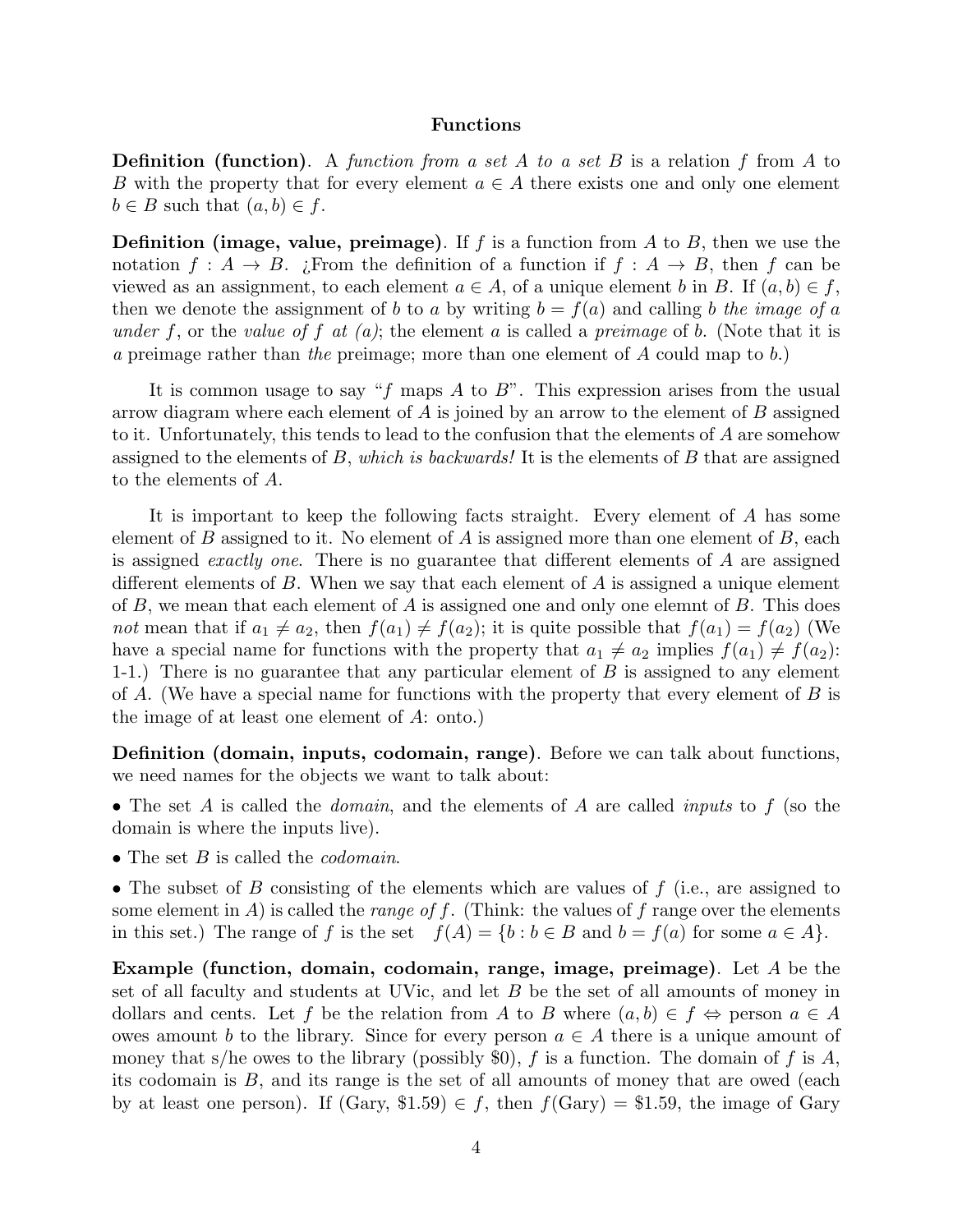is \$1.59, a pre-image of \$1.59 is Gary, and the amount \$1.59 belongs to the range of  $f$ . (Note: any person who owes \$1.59 to the library is also a pre-image of \$1.59.)

The above example demonstrates a function which can not be defined by "giving a formula" for  $f(a)$ . In the definition of function A and B are just sets – there don't have to be any numbers anywhere – so it may be very difficult to give a formula.

Example (function, domain, codomain, range, image, preimage). Let  $f: \mathbb{R} \to \mathbb{R}$ defined by  $f(x) = 2[x]$ . (Recall that, for a real number x, the ceiling of x, denoted [x] is the smallest integer which is greater than or equal to x. Hence  $f$  is a function.) The domain of f is the set  $\bf R$  of real numbers. The codomain is also the set of real numbers. The range of f is the set of even integers: since  $\lceil x \rceil$  is an integer,  $f(x) = 2\lceil x \rceil$  is an even integer. Thus, the range is a subset of the even integers. To see that every even integer 2t,  $(t \in \mathbf{Z})$  is a value of f, observe that for  $t \in \mathbf{Z}$ ,  $f(t) = 2[t] = 2t$ .

Exercises. We leave as an exercise for the reader to determine the range of the function  $g: \mathbf{R} \to \mathbf{R}$  defined by  $g(x) = \lfloor x \rfloor^2$ . (Recall that for a real number x, the floor of x, denoted |x| is the largest integer which is less than or equal to x.) For more exercises, find the range of  $h : \mathbf{R} \to \mathbf{R}$  defined by  $h(x) = |2x|$ , and show that the range of  $\ell : \mathbf{Z} \to \mathbf{Z}$  defined by  $\ell(n) = n^2 + 4n + 4$  is  $\{k^2 : k \in \mathbb{N}\} = \{0^2, 1^2, 2^2, \ldots\}.$ 

Counting functions. Let A and B be finite sets, say  $A = \{a_1, a_2, \ldots, a_m\}$  and  $B =$  $\{b_1, b_2, \ldots, b_n\}$ . We count the number of functions from A to B. By the definition of function, for each  $a \in A$  there is exactly one  $b \in B$  such that  $(a, b) \in f$ . Thus, there are n choices for the element to be paired with  $a_1$ , n choices for the element to be paired with  $a_2$ , and so on. In general, for each choice for a there are  $n = |B|$  choices for the element b such that  $(a, b) \in f$ . By the rule of product, the number of functions from A to B is therefore  $n \times n \times \cdots \times n$  (*m* terms, all equal to *n*), which equals  $n^m$  (or  $|B|^{|A|}$ ).

Definition (image of a set, preimage of a set). The notions of image and preimage can be generalized to sets. Suppose  $f : A \to B$  is a function. If  $A_1 \subseteq A$ , then the image of  $A_1$  under f is the set

 $f(A_1) = \{b \in B : b = f(a) \text{ for some } a \in A_1\}.$ 

That is,  $f(A_1)$  is the set whose elements are the images under f of the elements in  $A_1$ . If  $B_1 \subseteq B$ , then the preimage of  $B_1$  under f is the set

$$
f^{-1}(B_1) = \{a \in A : f(a) \in B_1\}.
$$

That is,  $f^{-1}(B_1)$  is the set of elements in A whose image under f is in  $B_1$ .

Example (image of a set, preimage of a set). Let  $A = \{1, 2, 3, 4, 5\}, B = \{a, b, c, d\}$ and  $f : A \to B$  be given by

 $f = \{(1, d), (2, a), (3, c), (4, a), (5, c)\}.$ 

Then  $f(\{1,2,3\}) = \{d,a,c\}$ , and  $f^{-1}(\{d,a,c\}) = \{1,2,3,4,5\}$ . Notice that this shows that if  $f(A_1) = B_1$  then it need not be the case that  $f^{-1}(B_1) = A_1$ ; it is however, true that if  $f(A_1) = B_1$ , then  $f^{-1}(B_1) \subseteq A_1$ . (To see this, let  $y \in B_1$ . then  $y = f(x)$  for some  $x \in A_1$ . Hence  $x \in f^{-1}(B_1)$ .) We leave it as an **exercise** to prove that equality occurs, that is  $f^{-1}(f(A_1)) = A_1$ , if and only if there is no element  $a \in A - A_1$  such that  $f(a) \in f(A_1)$ . As a further **exercise**, prove that for  $B_1 \subseteq B$  we have  $f(f^{-1}(B_1)) \subseteq B_1$ ,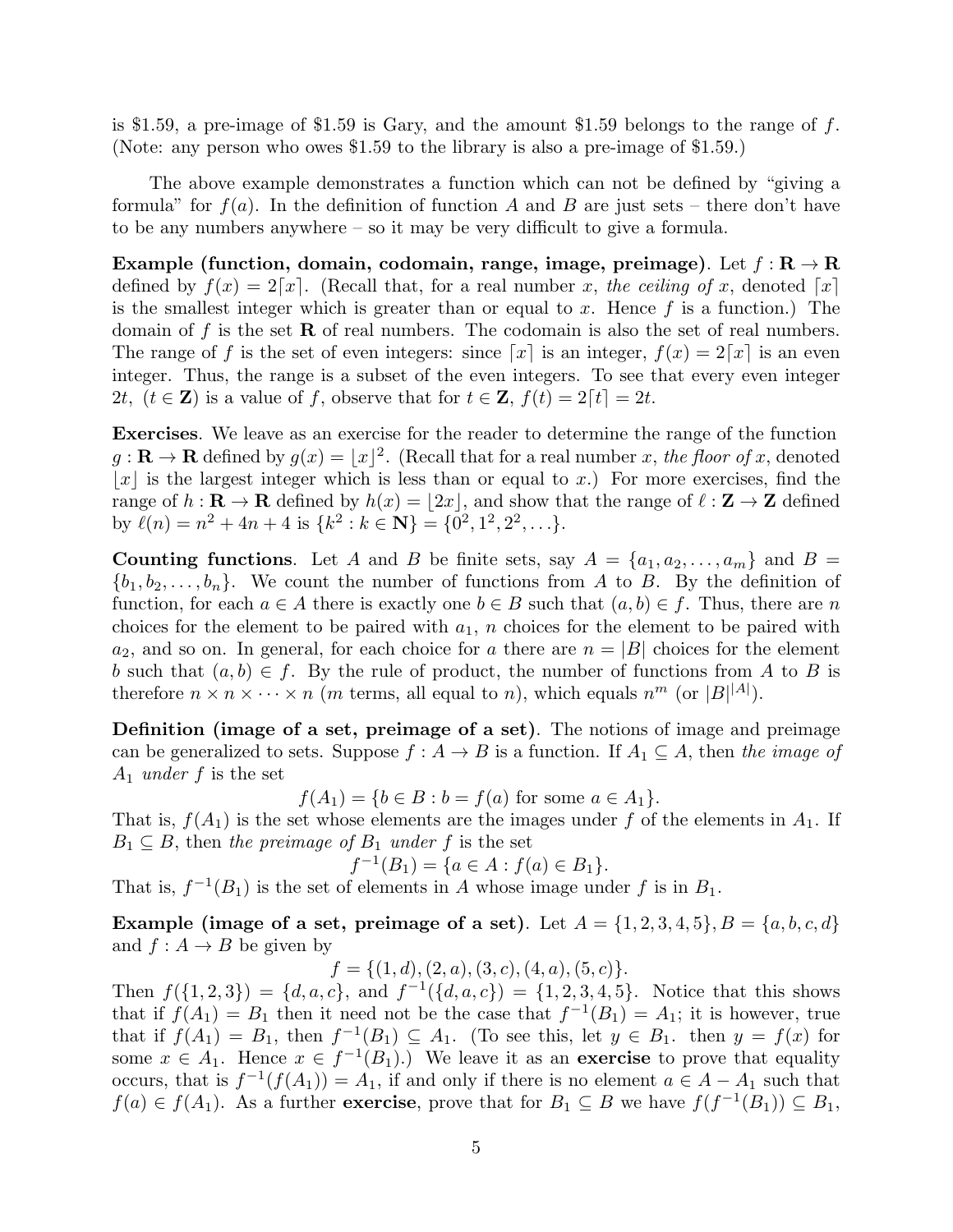with equality if and only if  $B_1$  is a subset of the range of f (that is, every element of  $B_1$ ) is the image of some element of  $A$ ).

Observe that if  $f : A \to B$  is a function then, by definition of function  $f^{-1}(B) = A$ and  $f(A)$  is the range of f (which is a subset of B). Let  $B_1 \subseteq B$ . By definition of preimage of a subset of the codomain we have  $f^{-1}(B_1) = \emptyset$  if and only if there is no element  $x \in A$ with  $f(x) \in B_1$ . Thus  $f^{-1}(\emptyset) = \emptyset$  and, in the example above  $f^{-1}(\{b\}) = \emptyset$ .

**Example (finding the range).** Let  $f : \mathbf{R} \to \mathbf{Z}$  be defined by  $f(x) = [2x] + |2x|$ . To determine the range of  $f$ , we begin by testing a few values of  $x$ :

- $f(0) = 0$ ;
- If  $x \in (0, 1/2)$ , then  $2x \in (0, 1)$  so  $[2x] = 1$  and  $[2x] = 0$ , hence  $f(x) = 1$ ;
- $f(1/2) = 2;$
- If  $x \in (1/2, 1)$  then  $2x \in (1, 2)$   $[2x] = 2$  and  $|2x| = 1$ , hence  $f(x) = 3$ ;
- $f(1) = 4;$
- If  $x \in (1, 3/2)$ , then  $2x \in (2, 3)$  so  $[2x] = 3$  and  $|2x| = 2$ , hence  $f(x) = 5$ .
- $f(3/2) = 6$ .

Based on these computations, it seems reasonable to guess that the range of  $f$  is  $Z$ . We prove that this is the case. First, observe that  $f(x)$  is an integer for every  $x \in \mathbb{R}$ , so  $f(\mathbf{R}) \subseteq \mathbf{Z}$ . To show the opposite inclusion, let  $y \in Z$ . We must find  $x \in \mathbf{R}$  such that  $f(x) = y$ . If y is even, say  $y = 2t, t \in \mathbb{Z}$ , then  $f(t/2) = \lfloor 2t/2 \rfloor + \lfloor 2t/2 \rfloor = 2t = y$ . If y is odd, say  $y = 2t + 1, t \in \mathbb{Z}$ , then for any  $x \in (t/2, t/2 + 1/2)$  we have  $2x \in (t, t + 1)$ , hence  $f(x) = (t+1) + t = 2t + 1 = y$ . Hence the range of f is **Z**. As an exercise, show that the image of the set **N** of natural numbers is  $f(\mathbf{N}) = \{4n : n \in \mathbf{N}\}.$ 

**Example (finding preimages).** Let  $q : \mathbf{R} \to \mathbf{Z}$  be defined by  $q(x) = |3x|$ . We determine the preimage of  $\{-1,1\}$  and of  $T = \{2n : n \in \mathbb{N}\}\$ . To determine  $g^{-1}(\{-1,1\})$  we need to figure out the preimages of each element of  $\{-1, 1\}$ . We have  $g(x) = -1 \Leftrightarrow |3x| = -1 \Leftrightarrow$  $3x \in [-1,0) \leftrightarrow x \in [-1/3,0)$ . Similarly,  $g(x) = 1 \Leftrightarrow x \in [1/3, 2/3)$ . Thus,  $g^{-1}(\{-1,1\}) =$  $[-1/3, 0] \cup [1/3, 2/3]$ . The set  $g^{-1}(T)$  can be determined in the same way. For  $n \in \mathbb{N}$  we have  $g(x) = 2n \Leftrightarrow |3x| = 2n \Leftrightarrow 3x \in [2n, 2n + 1) \Leftrightarrow x \in [2n/3, (2n + 1)/3)$ . Therefore,  $g^{-1}(\tilde{T}) = \bigcup_{n=0}^{\infty} [2n/3, (2n+1)/3) = [0, 1/3) \cup [2/3, 1) \cup [4/3, 5/3) \cup [3, 7/3) \cup \cdots$ 

**Theorem F1.** Let  $f : A \to B$  be a function,  $A_1, A_2 \subseteq A$  and  $B_1, B_2 \subseteq B$ . Then (a)  $f(A_1 \cup A_2) = f(A_1) \cup f(A_2);$ (b)  $f(A_1 \cap A_2) \subseteq f(A_1) \cap f(A_2)$ . (c)  $f^{-1}(B_1 \cup B_2) = f^{-1}(B_1) \cup f^{-1}(B_2)$ . (d)  $f^{-1}(B_1 \cap B_2) = f^{-1}(B_1) \cap f^{-1}(B_2)$ . Proof.

We prove (b) and leave the others as exercises. Let  $y \in f(A_1 \cap A_2)$ , then  $y = f(x)$  for some  $x \in A_1 \cap A_2$ . Since  $x \in A_1 \cap A_2$  if and only if  $x \in A_1$  and  $x \in A_2$ , we have  $y = f(x)$ for some  $x \in A_1$  and  $y = f(x)$  for some  $x \in A_2$ . Therefore,  $y \in f(A_1)$  and  $y \in f(A_2)$ , i.e.  $y \in f(A_1) \cap f(A_2)$ .

To see that strict containment can occur in part (b) of Theorem F1, consider the function  $f: \{1,2,3\} \rightarrow \{1,2\}$  where  $f = \{(1,1), (2,1), (3,2)$ . Take  $A_1 = \{1,3\}$  and  $A_2 =$  ${2, 3}.$  Then  $f(A_1 \cap A_2) = f({3}) = {2}$  whereas  $f(A_1) \cap f(A_2) = {1, 2} \cap {1, 2} = {1, 2}.$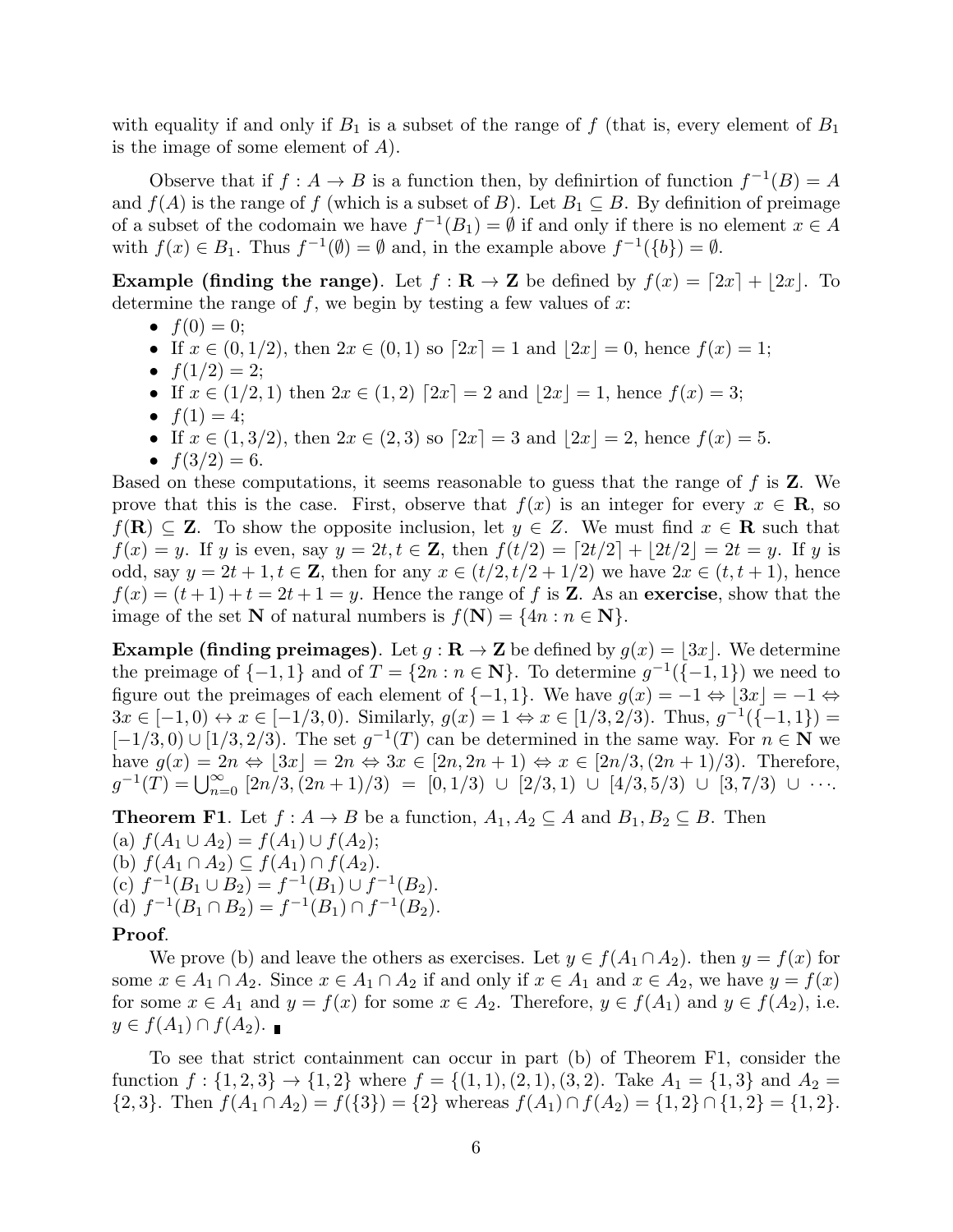**Definition** (equality of functions). Two functions  $f : A \rightarrow B$  and  $g : A \rightarrow B$  are equal if  $f(x) = g(x)$  for every  $x \in A$ . If f and g are equal, we write  $f = g$ .

There is a subtle point hidden in the definition of equality of functions. For two functions to be equal, they must have the same domain, the same codomain, and give the same value for the same input. Thus, technically, the function  $f : \mathbf{Z} \to \mathbf{Z}$  defined by  $f(x) = |x|$  is not equal to the function  $g: \mathbf{Z} \to \mathbf{N}$  defined by  $g(x) = |x|$  because these two functions do not have the same codomain.

Definition (restriction of a function, extension of a function). Let  $f : A \rightarrow B$  be a function. For  $X \subseteq A$ , the restriction of f to X is the function  $f|_X : X \to B$  defined by  $f|_X(x) = f(x)$  for all  $x \in X$ . If  $A' \supseteq A$ , an extension of f to A' is any function  $g : A' \to B$ for which  $g(x) = f(x)$  for every  $x \in A$ .

The restriction of a function  $f : A \to B$  is the new function obtained by retricting the allowed inputs for f to a subset of its domain A. An extension of f is any function that is identical to f on the inputs in A, and is also defined for the inputs in  $A'-A$ . Observe that f can, and probably does, have more than one extension. This is why we sa an extension, rather than the extension. Observe that if g is an extension of f, then  $g|_A = f$ .

**Example (restriction).** Let  $f : \mathbf{R} \to \mathbf{Z}$  be defined by  $f(x) = 2[x] - |x|$ . The restriction  $f|_{\mathbf{Z}}$  of f to the integers is the function  $f|_{\mathbf{Z}} : \mathbf{Z} \to \mathbf{Z}$  where  $f|_{\mathbf{Z}}(n) = n$  for all  $n \in \mathbf{Z}$ (because if *n* is an integer then  $|x| = [n] = n$ ).

Counting restrictions and extensions. Let  $A = \{1, 2, 3, 4, 5\}, B = \{s, t, u, v, w, x, y, z\}$ and  $f: A \to B$  be  $f = \{(1, t), (2, x), (3, x), (4, s), (5, t)\}.$  The number of extensions of f to a function from  $\{1, 2, \ldots, 9\}$  to B is  $8^4$ , since there are 8 choices for the image of each of 6,7,8 and 9 (in an extension the images of 1, 2, 3, 4 and 5 must be the same as for  $f$ ). The range of f is  $R = \{s, t, x\}$ , and the number of subets  $A' \subseteq A$  such that  $f|_{A'}$  also has range R is  $1 \cdot 3 \cdot 3$ , since A': must contain 4 (since  $f^{-1}(\{s\}) = \{4\}$ ), must contain at least one of 1 and 5 (since  $f^{-1}(\{t\} = \{1,5\})$  must contain at least one of 2 and 3 (since  $f^{-1}(\lbrace x \rbrace) = \lbrace 2, 3 \rbrace$ ).

**Definition** (converse of a relation). Let R be a relation from A to B. The converse of R is the relation  $R^c$  from B to A defined by  $R^c = \{(b, a) : (a, b) \in R\}$ . (This is the relation obtained by reversing the components of each ordered pair in R.)

**Motivating question.** Suppose  $f : A \rightarrow B$  is a function. Then, by definition, f is relation from A to B. It is natural to wonder when the converse relation,  $f^c$ , is a function (from  $B$  to  $A$ ).

Example ( $f^c$  not a function). Let  $A = \{1,2,3\}$ ,  $B = \{a,b,c,d\}$ , and

 $f = \{(1, a), (2, b), (3, c)\}.$  Then,  $f^c = \{(a, 1), (b, 2), (c, 3)\}$  is not a function because it contains no ordered pair with first component equal to  $d$ . (Equivalently, the preimage of some 1-element subset of  $B$  is the empty set.) The same situation will arise for any function f from a set A to a set B where the range is a proper subset of the codomain. Hence, for  $f^c$  to have a chance at being a function, it must be true that  $f(A) = B$ . (These are called onto functions.)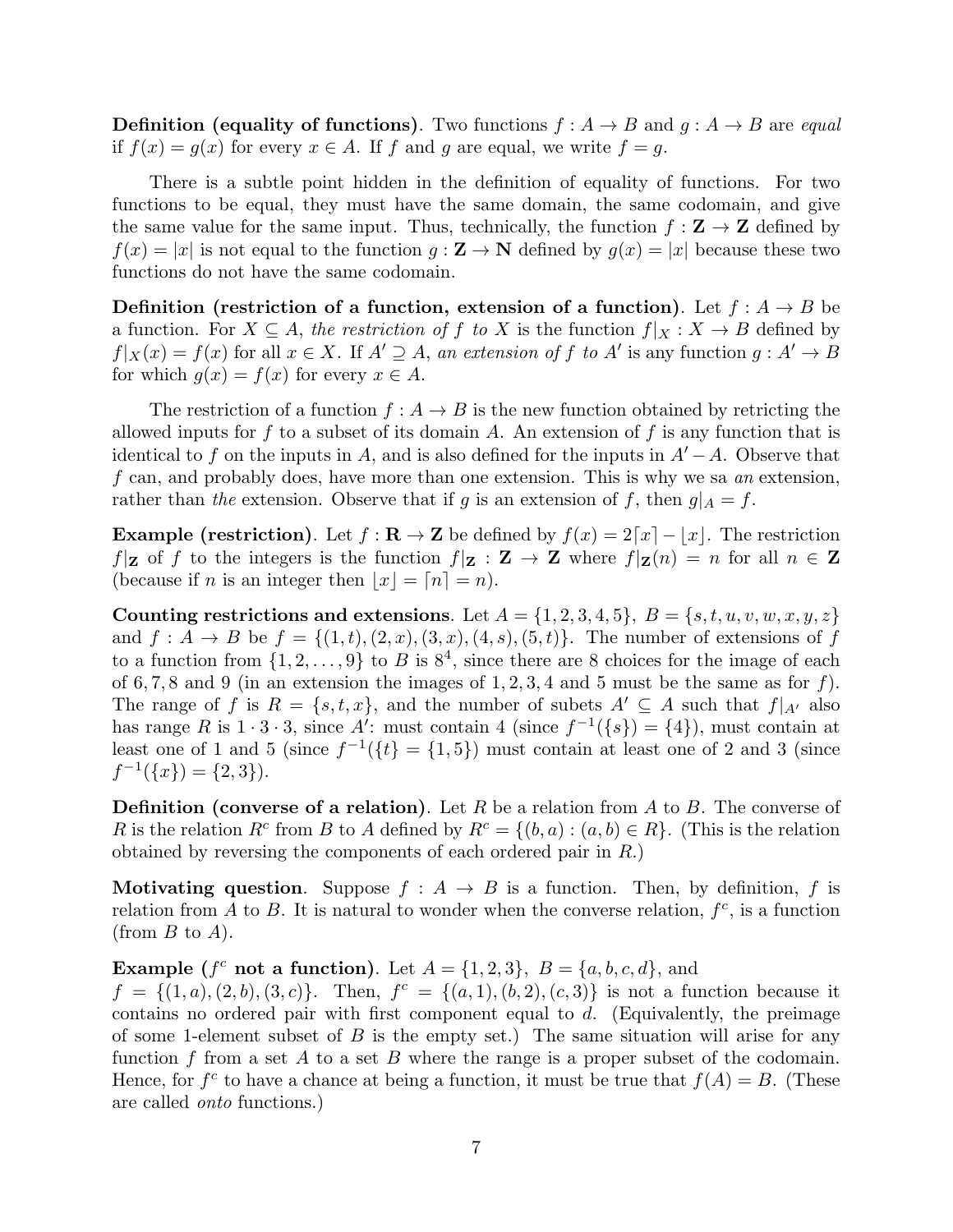**Example** ( $f^c$  not a function). Let  $A = \{1, 2, 3\}$ ,  $B = \{a, b\}$ , and

 $f = \{(1, a), (2, b), (3, b)\}.$  Then,  $f^c = \{(a, 1), (b, 2), (b, 3)\}$  is not a function because it contains two ordered pairs with first component equal to b. The same situation will arise for any function f from a set A to a set B where some two elements of A have the same image. (That is, there exist  $a_1, a_2 \in A$  where  $a_1 \neq a_2$  but  $f(a_1) = f(a_2)$ ). Equivalently, the preimage of some 1-element subset of B contains two or more elements.) Hence, for  $f^c$  to have a chance at being a function, it must be true that if  $a_1, a_2 \in A$  and  $a_1 \neq a_2$ , then  $f(a_1) \neq f(a_2)$ . (These are called 1-1 functions.)

We will develop some results about the functions with the properties suggested by the two examples above, and after that we will return to the question of when the converse of a function from  $A$  to  $B$  is a function from  $B$  to  $A$ .

**Definition (1-1 function).** A function  $f : A \rightarrow B$  is called *one-to-one* (1-1, or injective, or an injection) if  $f(x) = f(y)$  implies  $x = y$ , for all  $x, y \in A$ . (That is, f is 1-1 if and only if different elements of A have different images in  $B$ . Equivalently,  $f$  is 1-1 if and only if every element of B is the image under f of at most one element of  $A$ .)

**Proposition F2.** If A and B are finite sets and  $f : A \rightarrow B$  is a 1-1 function, then  $|A| \leq |B|$ .

# Proof.

Suppose  $|A| = m$ . If no two elements of A have the same image under f, then the range of f contains exactly m elements. Since the range of f is a subset of  $B$ , we have  $|A|=m\leq |B|$ .

**Proving 1-1**. To prove a function f is 1-1, start with "Assume  $f(x) = f(y)$ ." and then argue, using what you are given about f, that  $x = y$  (the last clause is ...  $x = y$ . Therefore f is 1-1.) Equivalently, you could prove the contrapositive: start with "Assume  $x \neq y$ ." and argue until you can conclude with "Then  $f(x) \neq f(y)$ .".

Example (proving a function is 1-1). Let  $f : \mathbf{Z} \to \mathbf{N}$  be defined by  $f(x) = 5x-7$ . We prove f is 1-1. Assume  $f(x) = f(y)$ . Then  $5x - 7 = 5y - 7$ . In turn, this implies  $5x = 5x$ and  $x = y$ . Therefore f is 1-1.

**Disproving 1-1.** To prove that a function f is not 1-1, find distinct elements x and y in the domain so that  $f(x) = f(y)$ . By doing this, you have demonstrated that the implication  $(f(x) = f(y)) \rightarrow (x = y)$  is False, and so  $f(x) = f(y)$  implies  $x = y$ , for all  $x, y \in A$ , is False.

**Example (proving a function is not 1-1)**. Let  $f : \mathbb{Z}^+ \to \mathbb{Z}^+$  be defined by  $f(1) = 1$ , and for  $n \geq 2$ ,  $f(n)$  is the largest prime factor of n. Computing a few values of f yields  $f(2) = 2$ ,  $f(3) = 3$ , and  $f(4) = 2$ . Since  $f(4) = f(2)$  and  $4 \neq 2$ , the function f is not 1-1.

Advice about investigating functions re: 1-1. If it is not possible to easily identify elements x and y in the domain so that  $f(x) = f(y)$ , then start trying to prove that f is 1-1. If f isn't 1-1, then the proof will break down at some point, and this will lead to the required x elements. For example, let  $f: \mathbf{R} \to \mathbf{R}$  be  $f(x) = x^2 - 14x + 57 = (x - 7)^2 + 8$ . Now,  $f(x) = f(y) \Rightarrow (x-7)^2 + 8 = (y-7)^2 + 8 \Leftrightarrow (x-7)^2 = (y-7)^2$ . To prove f is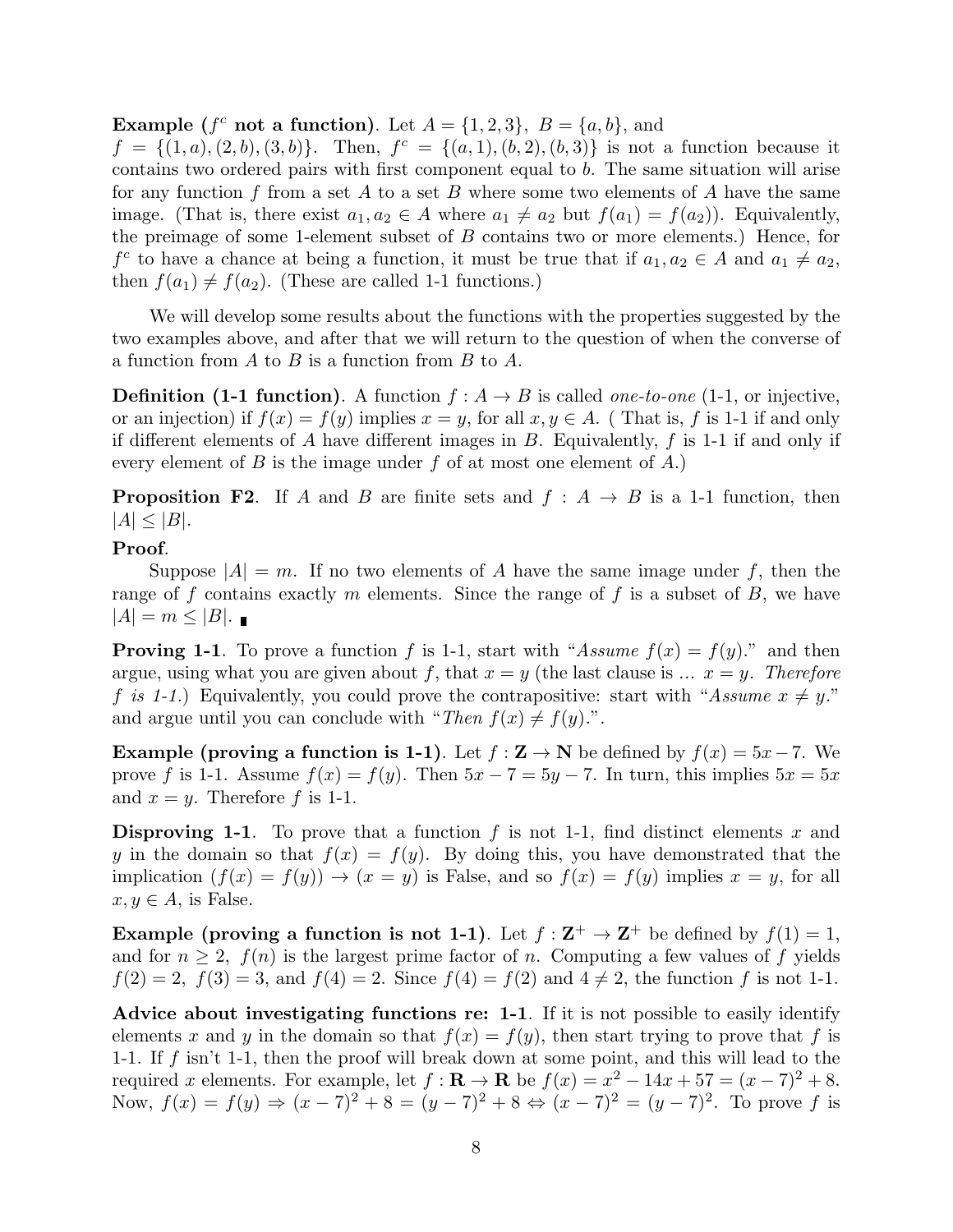1-1, it is necessary to obtain  $x = y$ , but the last equality gives  $x - 7 = \pm (y - 7)$ , which leads to  $x = y$  or  $y = -x - 14$ . The last of these equations gives the elements x and y required to show f is not 1-1: Choose  $x = 0$  (say) and  $y = -0 - 14 = -14$ . Then  $x \neq y$ , and  $f(x) = 57 = f(y)$  (check the arithmetic!), so f is not 1-1.

**Counting 1-1 functions.** Suppose  $|A| = m$  and  $|B| = n$ . We count the number of 1-1 functions from A to B. By Proposition F2, if  $m > n$  there are none. Assume  $m \leq n$ . Suppose  $A = \{a_1, a_2, \ldots, a_m\}$ . There are *n* choices for the image of  $a_1$  and, for each of these there are  $n-1$  choices for the image of  $a_2$ ,  $n-2$  choices for the image of  $a_3$ , and so on until, finally, there are  $n-(m-1)=n-m+1$  choices for the image of  $a_m$ . Thus, by the rule of product, the number of 1-1 functions from A to B is  $n(n-1)\cdots(n-m+1) = n!/(n-m)!$ .

One to one functions allow us to describe a situation when equality holds in theorem F1 (b).

**Proposition F3.** Let  $f : A \to B$  be a 1-1 function and  $A_1, A_2 \subseteq A$ . Then  $f(A_1 \cap A_2) = f(A_1) \cap f(A_2).$ 

## Proof.

By Theorem F1 (b),  $f(A_1 \cap A_2) \subseteq f(A_1) \cap f(A_2)$ . Thus, it remains to prove the opposite inclusion. Suppose f is 1-1, and let  $y \in f(A_1) \cap f(A_2)$ . Then  $y = f(x_1)$  for some  $x_1 \in A_1$  and  $y = f(x_2)$  for some  $x_2 \in A_2$ . Since f is 1-1,  $f(x_1) = f(x_2) \Rightarrow x_1 = x_2$ . Hence,  $y = f(x)$  for some  $x \in A_1 \cap A_2$ , that is,  $y \in f(A_1 \cap A_2)$ . Thus,  $f(A_1 \cap A_2) \supseteq f(A_1) \cap f(A_2)$ , as required.

Compare the part of the argument where the property that  $f$  is 1-1 was used to the paragraph following Theorem F1. To see that the converse of Proposition F3 is false, consider  $f : \mathbf{Z} \to \mathbf{Z}$  where  $f(n) = 0$  for all  $n \in \mathbf{Z}$ .

**Definition** (onto function). A function  $f : A \rightarrow B$  is called *onto* (or surjective, or a surjection) if for every element  $b \in B$  there is an element  $a \in A$  such that  $f(a) = b$ . (That is, f is onto if and only if every element of B is the image under f of some element of A. Equivalently,  $f$  is onto if and only if every element of  $B$  is the image under  $f$  of at least one element of A.)

**Proposition F4.** If A and B are finite sets and  $f : A \rightarrow B$  is an onto function, then  $|A| \geq |B|$ .

# Proof.

Suppose f is onto. Then every element of B has at least one preimage. By the definition of function, each element of  $A$  is a preimage for a unique element of  $B$ . Thus,  $|A| = \sum_{b \in B} |f^{-1}(\{b\})| \ge \sum_{b \in B} 1 = |B|.$ 

**Proving onto**. To prove that a function is onto you must argue that for every  $b \in B$ (equivalently, an arbitrarily chosen  $b \in B$ ) there is an  $a \in A$  such that  $f(a) = b$ . Thus, the first line of the proof is "Let  $b \in B$ . We must find  $a \in A$  such that  $f(a) = b$ .". What you do next depends on the description of f and of the set B. Usually, you "solve"  $f(a) = b$ for a in terms of b (as written it gives b in terms of a). Then, you verify that what you have is an element of A. Finally, you substitute this back into f and show that it gives b. The last line of the proof is "Hence if  $a = \ldots$ , then  $f(a) = \cdots = b$ , and so f is onto.".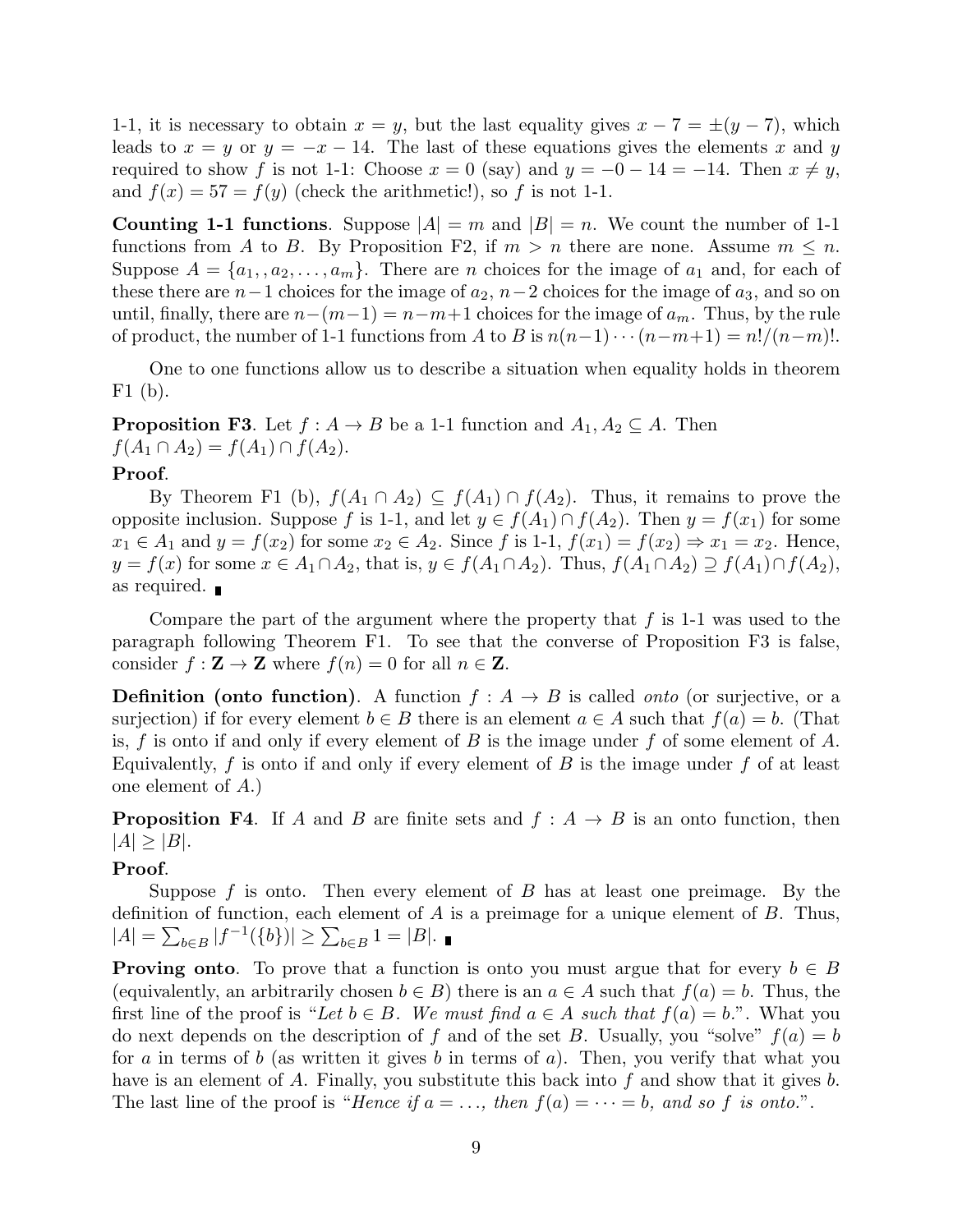**Example (proving onto)**. We show that the function  $f : \mathbb{R}^+ \to \mathbb{R}^+$  defined by  $f(x) = -9 + (x+3)^3$  is onto. Let  $y \in \mathbb{R}^+$ . Then  $f(x) = y \Leftrightarrow -9 + (x+3)^3 = y \Leftrightarrow$  $(x+3)^3 = y+9 \Leftrightarrow x+3 = \pm \sqrt{y+9}$ . Since  $x \in \mathbb{R}^+$ ,  $x+3 > 0$  and we can disregard the  $(x + 3) = y + 9 \Leftrightarrow x + 3 = \pm \sqrt{y + 9}$ . Since  $x \in \mathbb{R}^3$ ,  $x + 3 > 0$  and we can disregard the negative square root to obtain  $x = -3 + \sqrt{y + 9}$ . We must verify that this x belongs to the domain. Since  $y \in \mathbb{R}^+$  we have  $y + 9 > 9$  and  $\sqrt{y+9} > 3$ . Therefore  $-3 + \sqrt{y+9} \in \mathbb{R}^+$ . domain. Since  $y \in \mathbb{R}^+$  we have  $y + 9 > 9$  and  $\sqrt{y + 9} > 3$ . Therefore  $-3 + \sqrt{y + 9} \in \mathbb{R}^+$ .<br>Hence, if  $x = -3 + \sqrt{y + 9}$ , then  $f(x) = -9 + ((-3 + \sqrt{y + 9}) + 3)^3 = -9 + (\sqrt{y + 9})^2 = y$ , and so f is onto.

**Disproving onto**. To prove that a function is not onto you must find an element  $b \in B$ which is not  $f(a)$  for any  $a \in A$ . How you do this depends on f. In general, it is useful to try to prove that f is onto as above. If it isn't onto, then you will reach a point where either you can't solve for a in terms of b, or you will succeed in doing this but the only possibilities you find are not elements of A. In either case you are done. What you are doing is assuming that  $f$  is onto and showing that leads to (logically implies) a contradiction. Since only a False statement logically implies a contradiction, it must be that the assumption that  $f$  is onto is False.

**Example (disproving onto).** Consider the function  $f : \mathbf{R} \to \mathbf{R}$  defined by  $f(x) =$  $(x - 2)^2 - 10$ . Let  $y \in \mathbb{R}$ . Then  $f(x) = y \Leftrightarrow (x - 2)^2 - 10 = y \Leftrightarrow (x - 2)^2 = y + 10$ . If y is chosen so that  $y + 10 < 0$  (say  $y = -11$ ) then there is no real number x so that  $(x-2)^2 = y+10$  because  $(x-2)^2 \ge 0$  for all real numbers x. Thus, there is no  $x \in \mathbb{R}$  so that  $f(x) = -11$ , so f is not onto.

**Example (disproving onto)**. Consider the function  $f : \mathbf{Z} \to \mathbf{Z}$  defined by  $f(n) = 2n+3$ . Let  $y \in \mathbb{Z}$ . Then  $f(n) = y \Leftrightarrow 2n + 3 = y \Leftrightarrow n = (y - 3)/3$ . But  $(y - 3)/2 \notin \mathbb{Z}$  for all  $y \in \mathbb{Z}$ : In particular if  $y = 0$  then  $(y - 3)/2 = -3/2$ . We now have that if  $f(n) = 0$ , then  $n = -3/2$ . Thus, there is no  $n \in \mathbb{Z}$  such that  $f(n) = 0$ , so f is not onto.

**Onto depends on the codomain.** Observe that the function  $f$  in the example above is onto as a function from  $\bf{R}$  to  $\bf{R}$ . Exercise: What about from  $\bf{Q}$  to  $\bf{Q}$ ?

For finite sets  $A$  and  $B$ , it has been straightforward to count the number of functions from  $A$  to  $B$ , and also the number of 1-1 functions from  $A$  to  $B$ . We do not presently have the techniques necessary to count the number of onto functions from A to B. This will have to wait until we have covered the Principle of Inclusion and Exclusion, later on. However, we state and use the result now.

**Fact F5.** Let A and B be sets with  $|A| = m$  and  $|B| = n$ . Then, the number of onto functons from A to B is  $\sum_{k=0}^{n}(-1)^{k}\binom{n}{k}$  $\binom{n}{k}(n-k)^m$ .

Example (counting using onto functions). We count the number of ways that a collection of 5 labelled (distiguishable) containers can hold a collection of 8 labelled (distinguishable) balls, if no container is left empty. This is the same as the number of functions from the set of balls onto the the set of containers  $(f(b)$  is the container that holds ball b), which is  $\sum_{k=0}^{5}(-1)^k\binom{5}{k}$  ${k \choose k} (5-k)^8 = {5 \choose 0}$  $\binom{5}{0}5^8 - \binom{5}{1}$  $_{1}^{5}$  $\big)$  $4^{8}$  +  $\big({5 \over 2}$  ${5 \choose 2}3^8 - {5 \choose 3}$  $\binom{5}{3}$  $2^8$  +  $\binom{5}{4}$  $\binom{5}{4}$  1<sup>8</sup> –  $\binom{5}{5}$  $_{5}^{5}$ ) $0^8 = 126000.$ The number of ways in which the first 3 containers hold the first 5 balls and the last 2 containers hold the last 3 balls (and, still, no container is left empty) equals the number of functions from a set of 5 labelled balls to the a set of 3 labelled containers, times the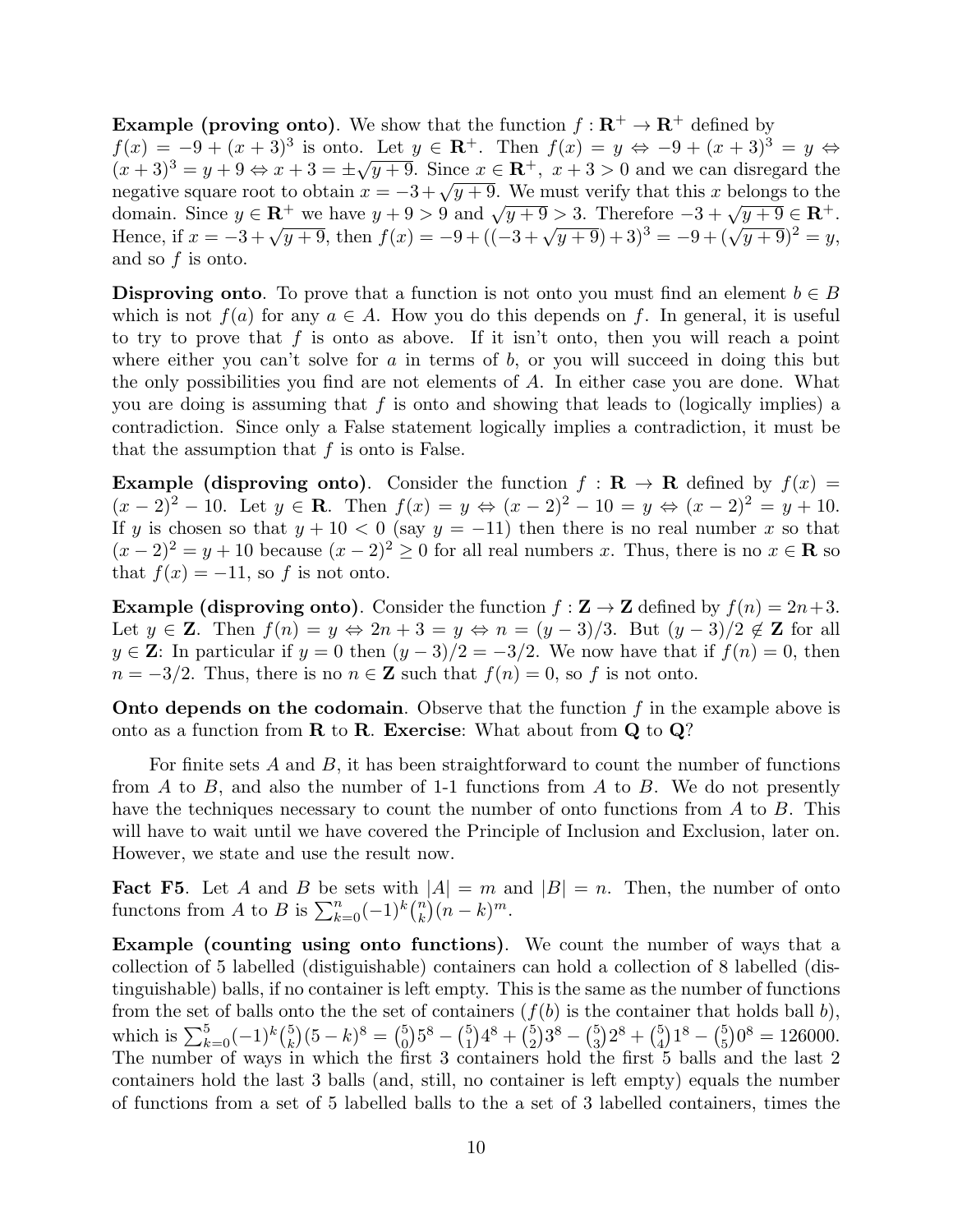number of functions from a set of 3 labelled balls to the a set of 2 labelled containers. This is  $\left(\sum_{k=0}^{3}(-1)^{k}\binom{3}{k}\right)$  ${k \choose k} (3-k)^5 \left( \sum_{k=0}^2 (-1)^k \binom{2}{k} \right)$  ${k \choose k} (2-k)^3 = 864.$ 

**Corollary F6.** Let A and B be finite sets. If  $f : A \rightarrow B$  is both 1-1 and onto, then  $|A| = |B|.$ 

## Proof.

Since f is 1-1, we have  $|A| \leq |B|$  by Proposition F2. Since f is onto, we have  $|A| \geq |B|$ by Proposition F4. The result now follows.

**Definition (1-1 correspondence).** A function  $f : A \rightarrow B$  is called a 1-1 correspondence (or bijective, or a bijection) if it is both 1-1 and onto.

By the definitions of 1-1 and onto, a function  $f$  is a 1-1 correspondence if and only if every element of  $B$  is the image of exactly one element of  $A$  under  $f$ . To determine if a function is a 1-1 correspondence, use the methods discussed above to check whether it is 1-1 and onto. (Of course, you can stop once it fails to have one of these properties.)

Corollary F6 is an important counting principle. It says that if two finite collections of objects can be put into 1-1 correspondence, then there are the same number of objects in each collection. For example, there is a 1-1 correspondence between the subsets of  $A = \{a_1, a_2, \ldots, a_n\}$  and the set B of binary sequences  $b_1b_2 \ldots b_n$  of length n: It is given by the function  $f : \mathcal{P}(A) \to B$  defined by  $f(X)$  is the binary sequence  $b_1b_2 \ldots b_n$  where for  $i = 1, 2, \ldots, n,$ 

$$
b_i = \begin{cases} 1 & \text{if } a_i \in X \\ 0 & \text{if } a_i \notin X. \end{cases}
$$

To see that f is 1-1, note that if  $f(X) = f(Y)$  then the definition of f implies that X and Y contain exactly the same elements. To see that f is onto, let  $b_1b_2 \ldots b_n \in B$  and construct  $X \in \mathcal{P}(A)$  by the rule  $a_i \in X \Leftrightarrow b_i = 1$ . If follows from the definition of f that  $f(X) = b_1b_2...b_n$ . Hence, the number of subsets of A equals the number of binary sequences of length n, which equals  $2^n$  (two choices for each position).

**Exercises.** Suppose that  $|A| = |B|$ . Prove:

(a) If  $f : A \to B$  is a 1-1 function, then it is a 1-1 correspondence (i.e. f is also onto).

(b) If  $f : A \to B$  is an onto function, then it is a 1-1 correspondence (i.e. f is also 1-1).

**Proposition F7.** Let  $f : A \rightarrow B$  be a function.

(a) If f is 1-1, then any restriction of f to a subset  $A_1 \subseteq A$  is 1-1.

(b) If f is onto, then for any  $A' \supseteq A$ , any extension of f to a function  $g : A' \rightarrow B$  is onto. Proof.

(a): Let  $x, y \in A_1$  and suppose  $f(x) = f(y)$ . Since  $A_1 \subseteq A$ , we have  $x, y \in A$ . Since f is 1-1,  $f(x) = f(y)$ . Therefore  $f|_{A_1}$  is 1-1.

(b): Let  $b \in B$ . Since f is onto, there exists  $x \in A$  such that  $f(x) = y$ .

**Definition (composition of functions).** Let A, B and C be sets, and  $f : A \rightarrow B$  and  $g : B \to C$  be functions. The *composition of f and g* (or the composite function) is the function  $(g \circ f) : A \to C$  defined by

 $(g \circ f)(a) = g(f(a))$  for every element a in A.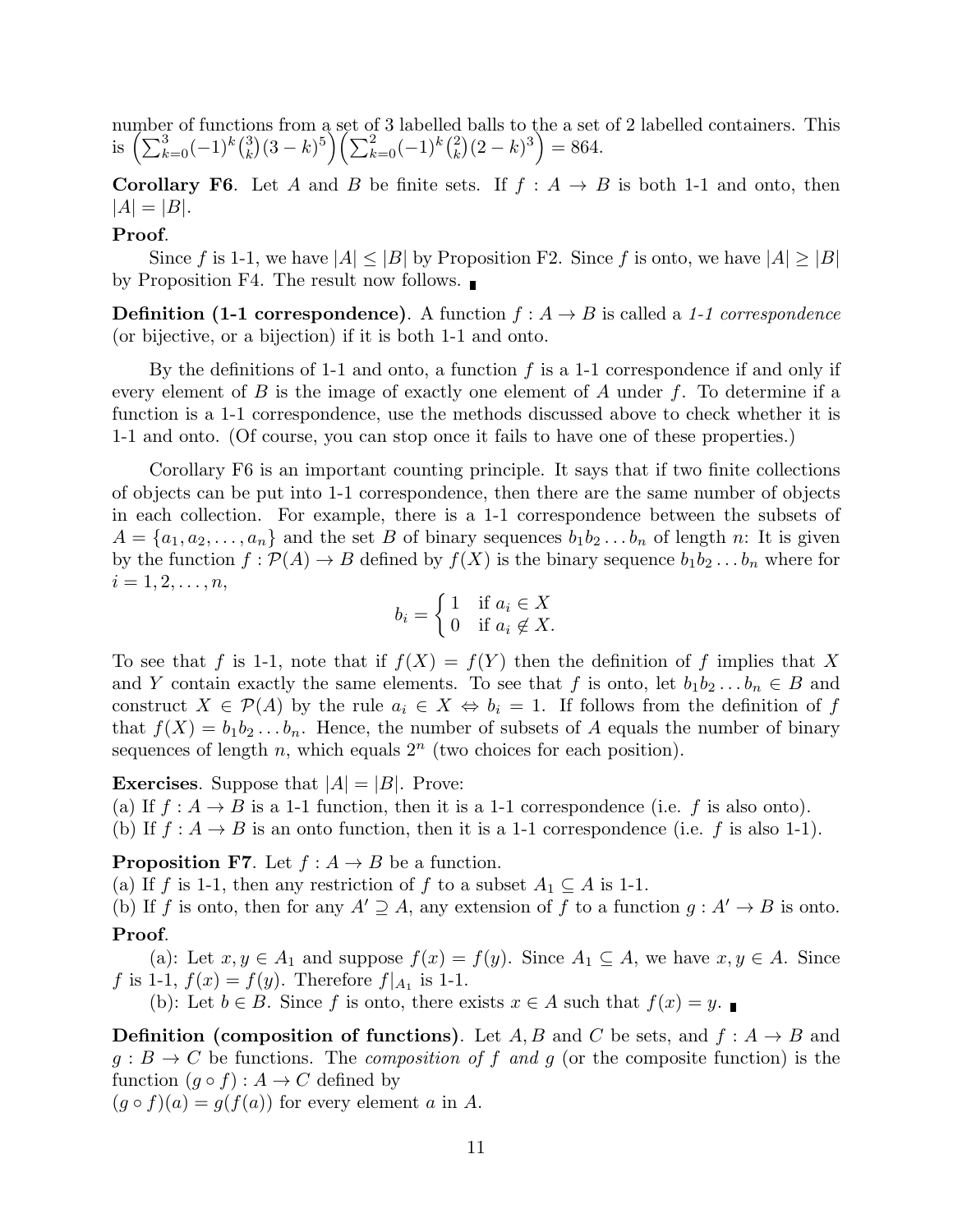**Function composition is not commutative.** In general, order matters. For  $f$  and  $g$ as above, the composition of f and g is usually not the same as the composition of g and f. For example, let  $f: \mathbf{Z} \to \mathbf{Z}$  be defined by  $f(x) = x^2$  and  $g: \mathbf{Z} \to \mathbf{Z}$  be defined by  $q(x) = x + 3$ . Then,

$$
(g \circ f)(x) = g(f(x)) = g(x^2) = x^2 + 3
$$

and

 $(f \circ g)(x) = f(g(x)) = f(x+3) = (x+3)^2 = x^2 + 6x + 9.$ 

Since  $(g \circ f)(0) = 3$  and  $(f \circ g)(0) = 9$ , we have  $g \circ f \neq f \circ g$ . It is also possible that, depending on the sets A, B and C, the function  $g \circ f$  is defined but the function  $f \circ g$  is not. We leave it as an **exercise** to find an example that demonstrates this.

**Definition** (identity function on a set). The *identity function on the set X* is the function  $1_X : X \to X$  defined by  $1_X(x) = x$  for every element x of X.

The integer 0 is an identity element with respect to addition of real numbers:  $x + 0 =$  $0+x = x$  for all  $x \in \mathbb{R}$ . Similarly, 1 is an identity with respect to multiplication of nonzero real numbers:  $1 \cdot x = x \cdot 1 = x$  for all  $x \in \mathbb{R} - \{0\}$ . The identity function on a set acts in a similar way with respect to function composition.

**Proposition F8.** Let A and B be sets and  $f : A \rightarrow B$  be a function. Then

(a)  $f \circ 1_A = f$ , and (b)  $1_B \circ f = f$ .

### Proof.

We prove (a) and leave (b) as an **exercise**. Let  $x \in A$ . Then,  $f \circ 1_A(x) = f(1_A(x)) = f(x)$ . Hence,  $f \circ 1_A = f$ .

Even though function composition is not commutative, it is associative. We now prove this.

**Proposition F9.** Let  $A, B, C$ , and D be sets and  $f : A \rightarrow B$ ,  $g : B \rightarrow C$ , and  $h : C \rightarrow D$ be functions. Then  $h \circ (g \circ f) = (h \circ g) \circ f$ .

## Proof.

By definition of function composition, both  $h \circ (g \circ f)$  and  $(h \circ g) \circ f$  are functions from A to D, so they have the same domain and codomain. Let  $x \in A$ . Then,

 $(h \circ (g \circ f))(x) = h((g \circ f)(x)) = h(g(f(x))) = (h \circ g)(f(x)) = ((h \circ g) \circ f)(x),$ as required.

**Proposition F10.** Let A, B and C be sets and  $g : A \rightarrow B$  and  $f : B \rightarrow C$  be functions. Then,

(a) If f and g are 1-1, then  $g \circ f$  is 1-1.

(b) If f and g are onto, then  $g \circ f$  is onto.

(c) If f and g are 1-1 correspondences, then  $g \circ f$  is a 1-1 correspondence.

#### Proof.

We prove (a) and leave the proof of (b) for an exercise. Statement (c) is an immediate consequence of (a) and (b).

Suppose  $(q \circ f)(x) = (q \circ f)(y)$ . Then  $q(f(x)) = q(f(y))$ . Since q is 1-1,  $f(x) = f(y)$ . Since f is 1-1,  $x = y$ . therefore,  $g \circ f$  is 1-1.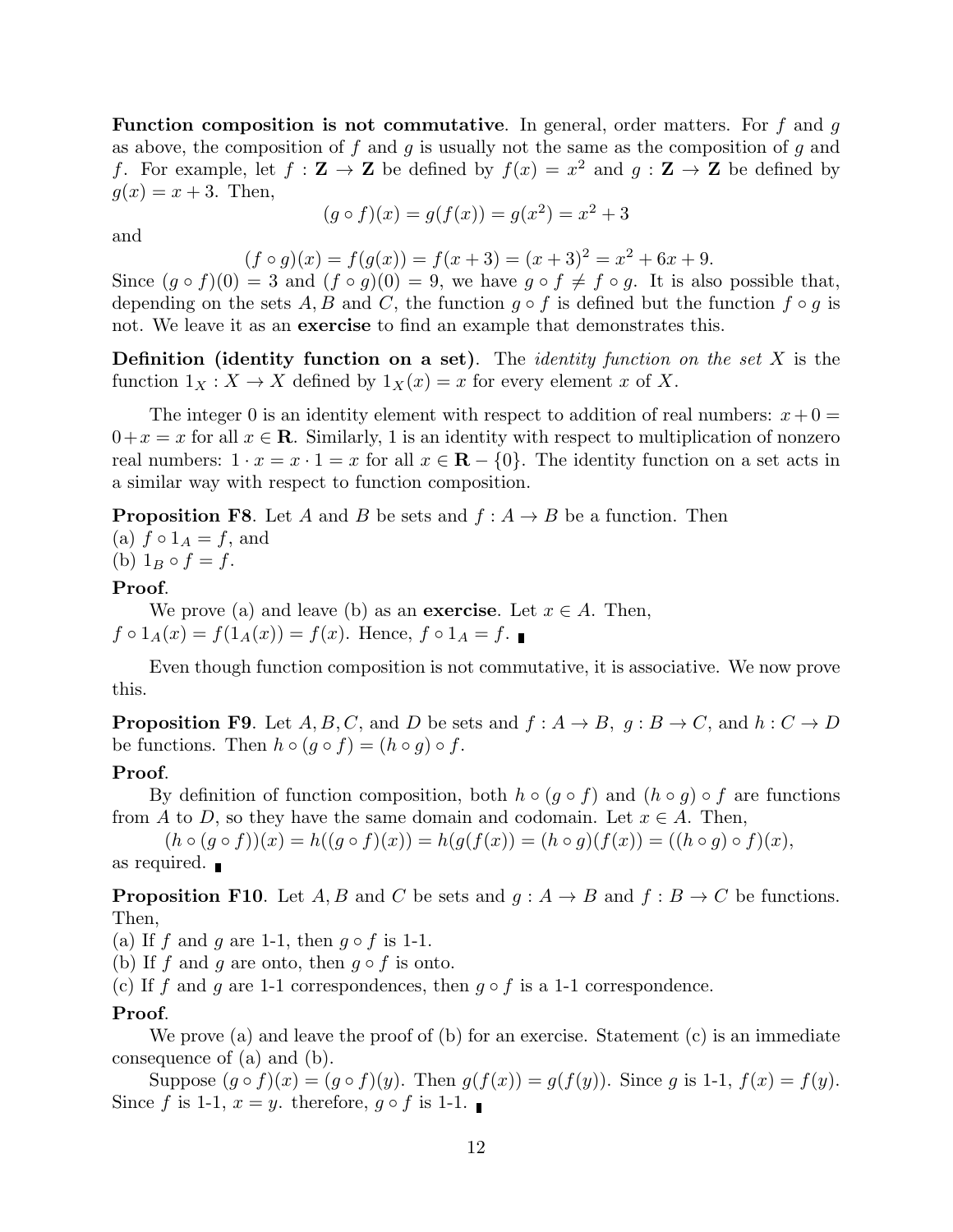Exercises: find examples to demonstrate that the converse of each statement in proposition F10 is false, but the following statement is true: If  $f \circ g$  is a 1-1 correspondence, then f is 1-1 and g is onto (but f need not be onto and g need not be 1-1). Also, find an example to demonstrate that the converse of the above implication is False (never mind the part in brackets).

We now return to the question of when the converse of a function is itself a function.

**Proposition F11.** Let  $f : A \to B$  be a function. Then  $f^c$  is a function if and only if f is 1-1 and onto.

## Proof.

(⇒) Suppose  $f^c$  is a function. By the definition of function, for every  $b \in B$   $f^c$ contains exactly one ordered pair with first component equal to b. Thus, for every  $b \in B$ f contains exactly one ordered pair with second component equal to b. That is, f is 1-1 and onto.

(  $\Leftarrow$  Suppose f is 1-1 and onto. Then, for every  $b \in B$  f contains exactly one ordered pair with second component equal to b. This means that for every  $b \in B$  f<sup>c</sup> contains exactly one ordered pair with first component equal to b. That is,  $f^c$  is a function.

Suppose  $f$  is a 1-1 and onto function. Then, by Proposition F11,  $f^c$  is a function. Since  $(f^c)^c = f$  and f is a function, Proposition F11 implies that the function  $f^c$  is (also) 1-1 and onto.

In the arithmetic of real numbers, the inverse of x is  $-x$  because  $x + (-x)$  equals the additive identity, zero. For  $x \neq 0$ , the multiplicative inverse of x is  $1/x$  because  $x \cdot (1/x)$ equals the multiplicative identity, one. The inverse of a function is analogous, and is defined below.

**Definition** (invertible function). A function  $f : A \rightarrow B$  is called *invertible* if there exists a function  $g : B \to A$  such that  $g \circ f = 1_A$  and  $f \circ g = 1_B$ .

Suppose  $f: A \to B$  is a 1-1 correspondence. Then, by Proposition F11,  $f^c$  is a function. Consider the composite function  $f^c \circ f$ . For  $a \in A$  we have  $(f^c \circ f) = f^c(f(a)) = a$ , by definition of converse. Thus,  $f^c \circ f = 1_A$ . Similarly, for  $b \in B$  we have  $(f \circ f^c)(b) =$  $f^c(f(b)) = b$ . Thus,  $f \circ f^c = 1_B$ . Therefore, a 1-1 and onto function is invertible.

**Proposition F12.** Suppose  $f : A \rightarrow B$  is invertible. Then the function g such that  $g \circ f = 1_A$  and  $f \circ g = 1_B$  is unique.

**Proof.** Suppose  $g : B \to A$  and  $h : B \to A$  are functions such that  $g \circ f = 1_A$  and  $f \circ g = 1_B$  and  $h \circ f = 1_A$  and  $f \circ h = 1_B$ . We need to show  $g = h$ . Let  $b \in B$ . Then  $g(b) = g(1_B(b)) = (g \circ 1_B)(b) = (g \circ (f \circ h))(b) = ((g \circ f) \circ h)(b) = (1_A \circ h)(b) = 1_A(h(b)) =$  $h(b)$ . Thus,  $q = h$ . This comepletes the proof.

**Definition (inverse).** Let  $f : A \rightarrow B$  be an invertible function. The *inverse of* f is the unique function g such that  $g \circ f = 1_A$  and  $f \circ g = 1_B$ . It is customary to denote the inverse of f by  $f^{-1}$ .

In the case where  $f : A \to B$  is 1-1 and onto, we have above that f is invertible and  $f^c = f^{-1}.$